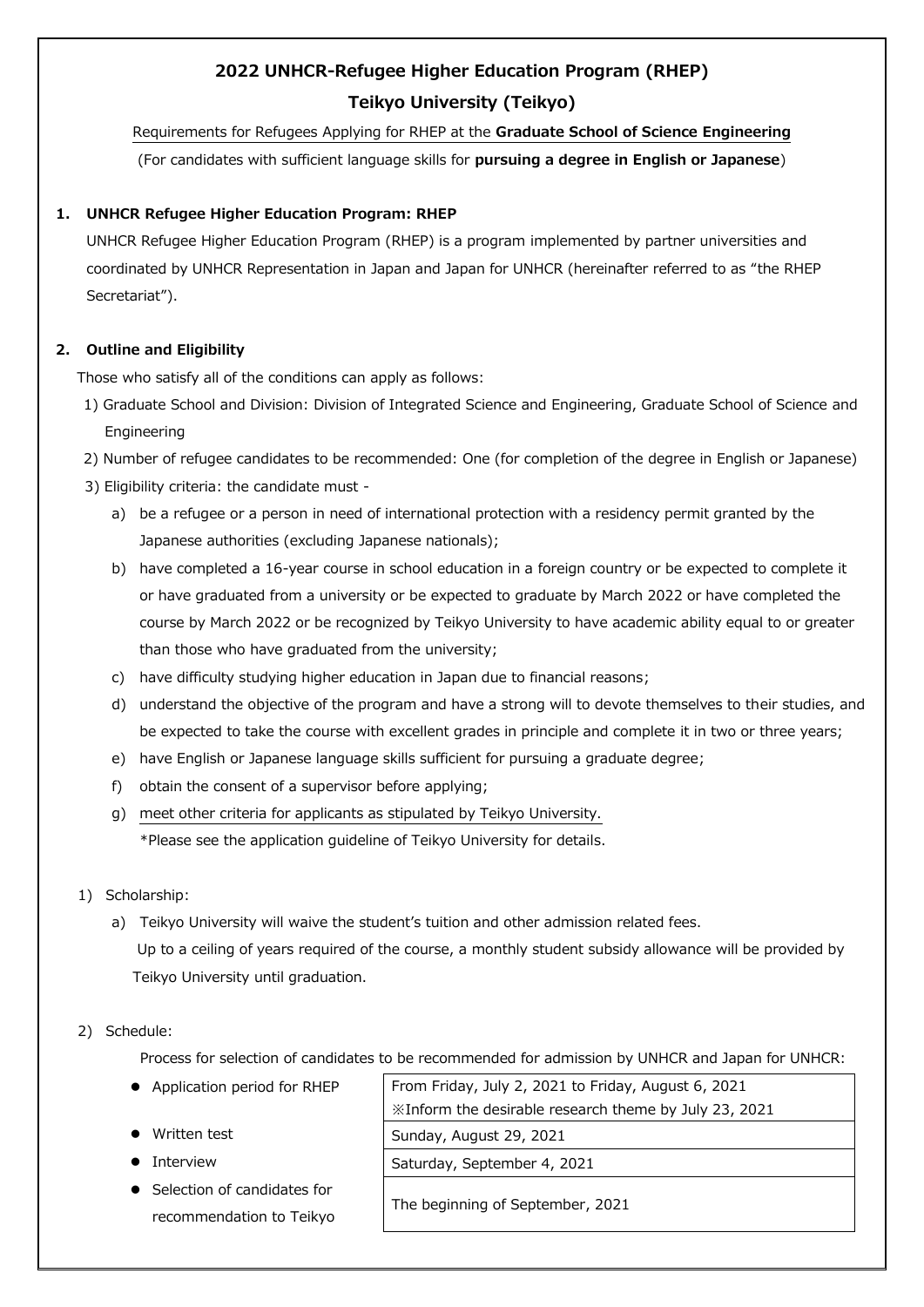For the process for selection of candidates for admission by Teikyo University, please see the application guideline of Teikyo University at https://www.teikyo-u.ac.jp/english/admissions/examinternational.html#exam04

\*The program selects candidates for recommendation to Teikyo University, but the final decision as to which candidates are successful is made solely at Teikyo University's discretion.

### **3. How to Apply**

1) Required Documents

| Α. | <b>RHEP Application</b><br>Form                                                 | The link to the application will be available on the webpage of the Refugee Higher Education Program<br>(http://rhep.japanforunhcr.org/en) from 2 July 2021 (Fri). Forms may change each year, so those<br>who have previously applied to RHEP will need to send a new application with updated information using<br>the forms specifically designed for the year of application.                                                                                                                                                                                                                                                                                                                                                                                                                                                                                                                                                                                                                                                                                                  |
|----|---------------------------------------------------------------------------------|------------------------------------------------------------------------------------------------------------------------------------------------------------------------------------------------------------------------------------------------------------------------------------------------------------------------------------------------------------------------------------------------------------------------------------------------------------------------------------------------------------------------------------------------------------------------------------------------------------------------------------------------------------------------------------------------------------------------------------------------------------------------------------------------------------------------------------------------------------------------------------------------------------------------------------------------------------------------------------------------------------------------------------------------------------------------------------|
| в. | <b>Passport Photo</b>                                                           | Please affix a passport photo to the first page of the RHEP Application Form.                                                                                                                                                                                                                                                                                                                                                                                                                                                                                                                                                                                                                                                                                                                                                                                                                                                                                                                                                                                                      |
| C. | Certificate of<br>(expected)<br>graduation/degree<br>and academic<br>transcript | Certificate of (expected) graduation/degree and official transcript from the formal educational institution<br>of your last enrollment.                                                                                                                                                                                                                                                                                                                                                                                                                                                                                                                                                                                                                                                                                                                                                                                                                                                                                                                                            |
|    |                                                                                 | If you are unable to submit an official transcript, please submit a statement of facts describing your<br>educational background made in one-pager (A4 size paper)                                                                                                                                                                                                                                                                                                                                                                                                                                                                                                                                                                                                                                                                                                                                                                                                                                                                                                                 |
| D. | Proof of language<br>proficiency                                                | Official proof of language proficiency (e.g. the results of TOEFL, IELTS or TOEIC scores for English, or<br>the results of JLPT)                                                                                                                                                                                                                                                                                                                                                                                                                                                                                                                                                                                                                                                                                                                                                                                                                                                                                                                                                   |
| Ε. | One Letter of<br>Recommendation                                                 | The letter should be about 1 to 2 pages (A4 size). Please have the referee enclose the letter in an<br>envelope with his/her signature on the seal of the envelope. On the surface of the envelope, please have<br>the referee write the name of the applicant and "Recommendation Letter for the RHEP Application" and<br>hand it to the refugee applicant. The referee must not be a relative of the applicant.                                                                                                                                                                                                                                                                                                                                                                                                                                                                                                                                                                                                                                                                  |
|    | F. Proof of Legal Status                                                        | (Note: Please DO NOT send originals. Send only copies.)<br>Applicants must submit BOTH documents a) and b), as well as ONE of the documents listed below from<br>c) to e).<br>Documents certifying your residency status; and<br>a)<br>b)<br>Residency card or resident registration form (juminhyo) which indicates the whole family<br>unit;<br>and<br>c)<br>Certificate of Refugee Status; or<br>The Certificate of Settlement Record by the Refugee Assistance Headquarters (for<br>d)<br>applicants who are Indo-Chinese refugees); or<br>Proof of Refugee Status<br>e)<br>Other documents certifying refugee-like status (for asylum seekers who were<br>a)<br>granted special permission to stay on the bases of humanitarian considerations, a letter<br>from your lawyer, NGO or other third party who supported you or your family member<br>with the refugee-like status (e.g. your parent) during the time of the refugee application,<br>outlining the application history and describing the reasoning for the result of your/your<br>family's refugee application). |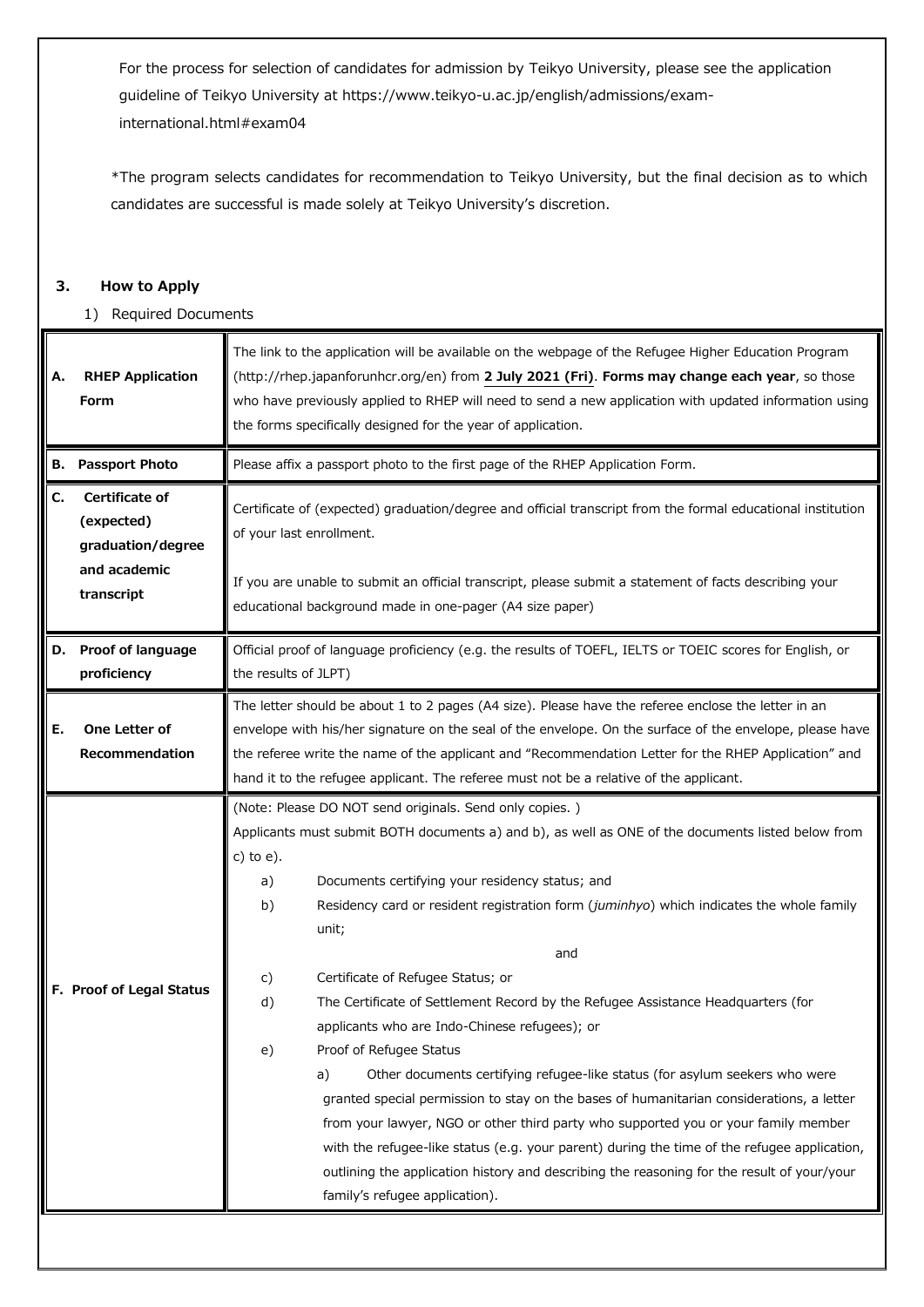|                            | For those (explicitly or implicitly) provided international protection and never had<br>b)                  |
|----------------------------|-------------------------------------------------------------------------------------------------------------|
|                            | applied for asylum in Japan: official certificate from a government agency; identity                        |
|                            | documents; or documents certifying the need of international protection issued by NGO or                    |
|                            | other third party who supported you and your family members at the time of arrival to                       |
|                            | Japan or at the time of processing residency in Japan, describing the reasoning for                         |
|                            | your/your family's need for international protection. Additional certificate/document may                   |
|                            | be requested in cases where the submitted documents do not fulfil the requirements.                         |
|                            | Applicants must submit documents indicating all the income of the family members who contribute to          |
|                            | the household finances, including his/her father, mother, and him/herself (e.g. tax-income certificate,     |
| G. Proof of Family's       | statement of earnings, etc.). This should be based on earnings from the year before the application.        |
| <b>Financial Situation</b> | Applicants should indicate the amount of financial support they receive from persons under a duty to        |
|                            | support such as relatives (allowance etc.), and if relevant, the amount of scholarship, fellowship, private |
|                            | support, livelihood protection and/or social security payments being received.                              |

- Please send the required documents to the following address by simplified registration (*kani-kakitome*). On the front of the envelope, please write in red "RHEP Application Enclosed".
- Applications are required to arrive on/by the due date below. Application forms that arrive after the due date will in principle not be accepted. Interested candidates are advised to send the package well in advance to avoid late applications.
- Note that application packages will not be returned.
- Please refrain from sending numerous applications.

### 2) **Application Deadline: 6 August (Fri) 2021 (Must arrive at RHEP Secretariat no later than this date)**

3) Please submit applications by simplified registration (*kani-kakitome*) to:

c/o Japan for UNHCR Secretariat of UNHCR Refugee Higher Education Program 6F Minami Aoyama HY Building, 7-3-6 Minami Aoyama, Minato-ku, Tokyo 107-0062

#### **4. Selection of candidates to be recommended to Teikyo University**

The process for the selection of candidates to be recommended will include screening of application materials, examination, and interview.

1) Application Screening:

Applications will be accepted between:

#### **2 July (Fri) and 6 August (Fri) 2021**

Please note that applications that arrive after the due date will in principle not be accepted. **A notification letter, indicating whether or not they have been shortlisted, will be sent by RHEP Secretariat by the middle of August via mail.**

2) Examination:

#### Date: **29 August (Sun) 2021**

Location: Online (For details, see the admission ticket for examination that will be distributed to applicants who have passed the document screening.)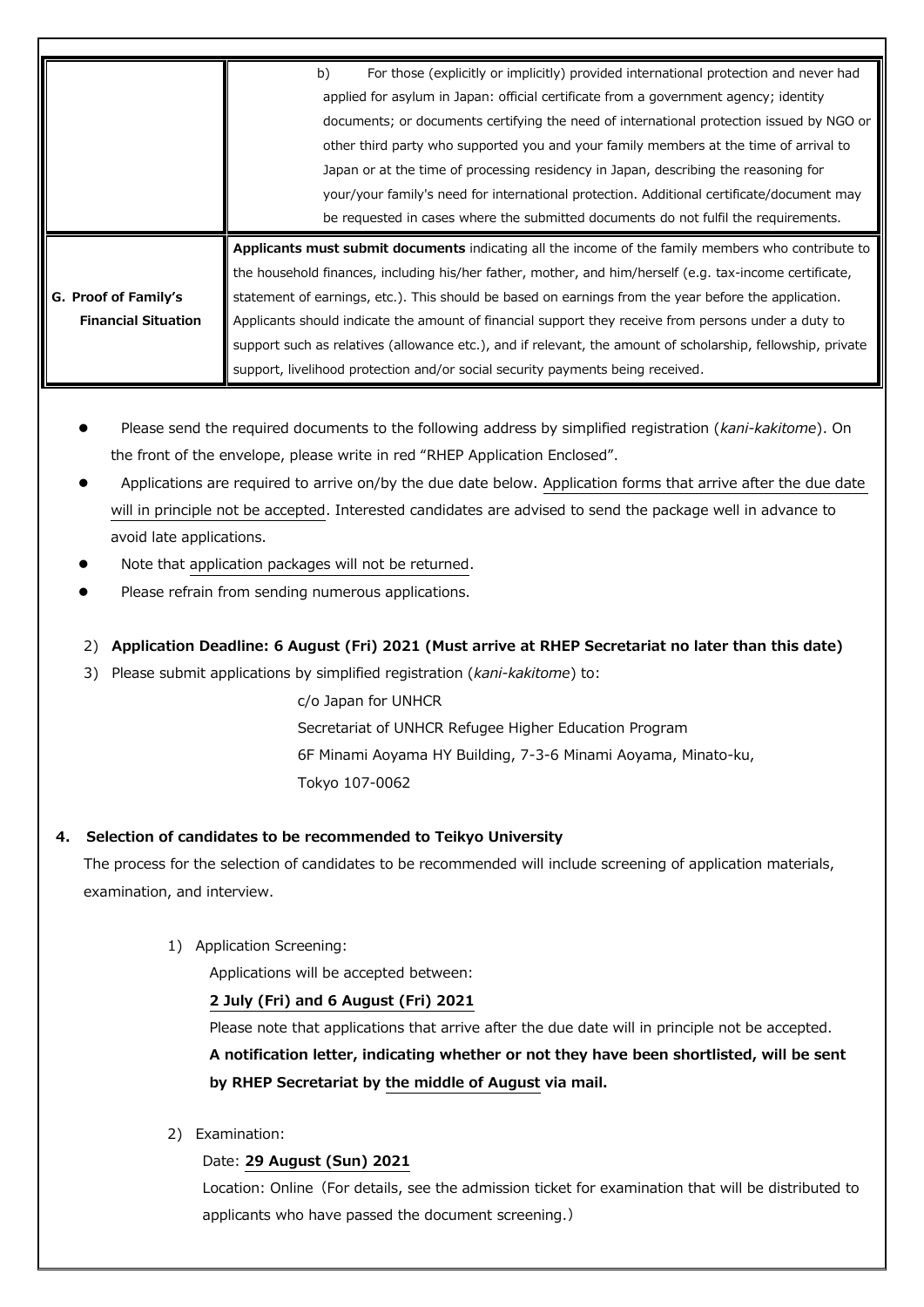The test date stated above is yet to be confirmed. For the exact date, please refer to the convocation letter and the admission ticket for the examination. What to expect in the examination: English proficiency test and essay writing

3) Interview:

#### Date: **4 September (Sat) 2021**

Location: Online (For details, see the admission ticket for examination that will be distributed to applicants who have passed the document screening.)

The interview date stated above is yet to be confirmed. For the exact date, please refer to the convocation letter and the admission ticket for the examination.

**The final results are scheduled to be available at the beginning of September via mail.**

- Inquiries as to the result will not be accepted under any circumstances.
- The final decision as to the candidate who is to be recommended to Teikyo University will be made by the selection committee, consisting of UNHCR and Japan for UNHCR staff, individuals with educational backgrounds/NGO staff and affiliates from language schools. (TBC)
- Based on the discretion of the selection committee, regardless of the number of applicants, not all places may be filled.

#### **5. Recommendation to Teikyo University and selection by Teikyo University**

Information regarding the selection process by Teikyo University will be provided to the selected candidate of RHEP at a later date. The final decision as to which candidate is successful is solely at Teikyo University's discretion.

Accepted students will be asked to fulfill their commitment and responsibilities set by UNHCR as RHEP scholarship students. The students will be required:

- ① to submit progress reports to RHEP Secretariat twice a year;
- ② to regularly participate in follow-up meetings and interviews after graduating from the university; and
- ③ to undertake at least one RHEP project (e.g. participate in a seminar as a speaker) during the time of their studies.

\*Details of the above-mentioned reports/assignments will be provided by RHEP Secretariat after students are accepted by the university.

#### **6. Notice and Disclaimer**

For equity, UNHCR / Japan for UNHCR and the selection committee will not respond to inquiries about the application screening process, the content of the examination, and matters relating directly to the result. Furthermore, as the RHEP selection is undertaken by UNHCR and Japan for UNHCR, please do not contact Teikyo University regarding the program and selection process.

For candidates who have applied for a university located far from your residence, you may need to move at your own cost from your current place of residence at the time of application. In addition, depending on the academic year and desired school or faculty, the location of your campus may change. Please consult carefully with your family (especially if you are a minor) and/or employer when choosing a university and academic program before applying to this program.